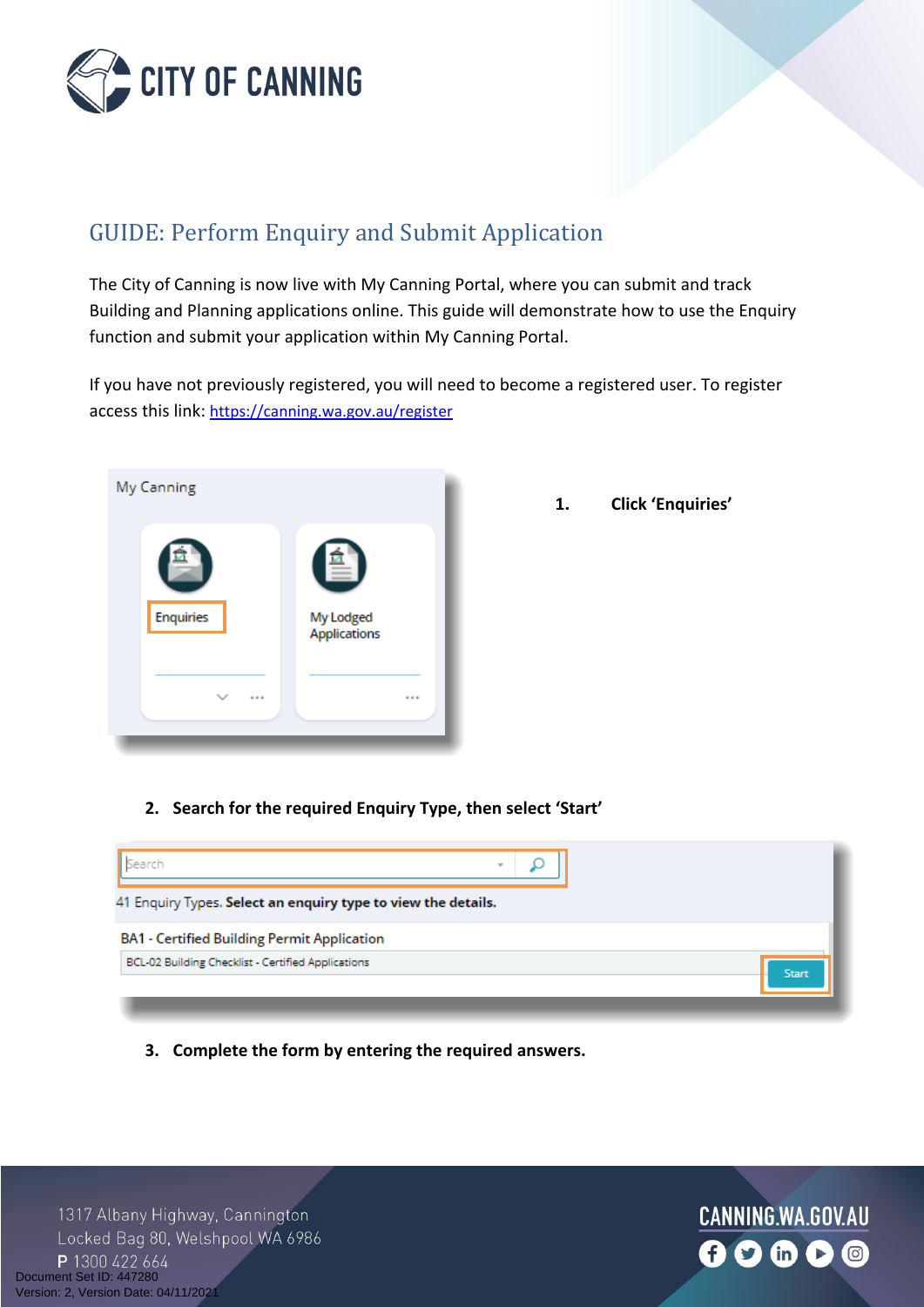

4. For more information visit: canning website

1317 Albany Highway, Cannington Locked Bag 80, Welshpool WA 6986 P 1300 422 664 Document Set ID: 447280<br>Version: 2, Version Date: 04/11/2021

# CANNING.WA.GOV.AU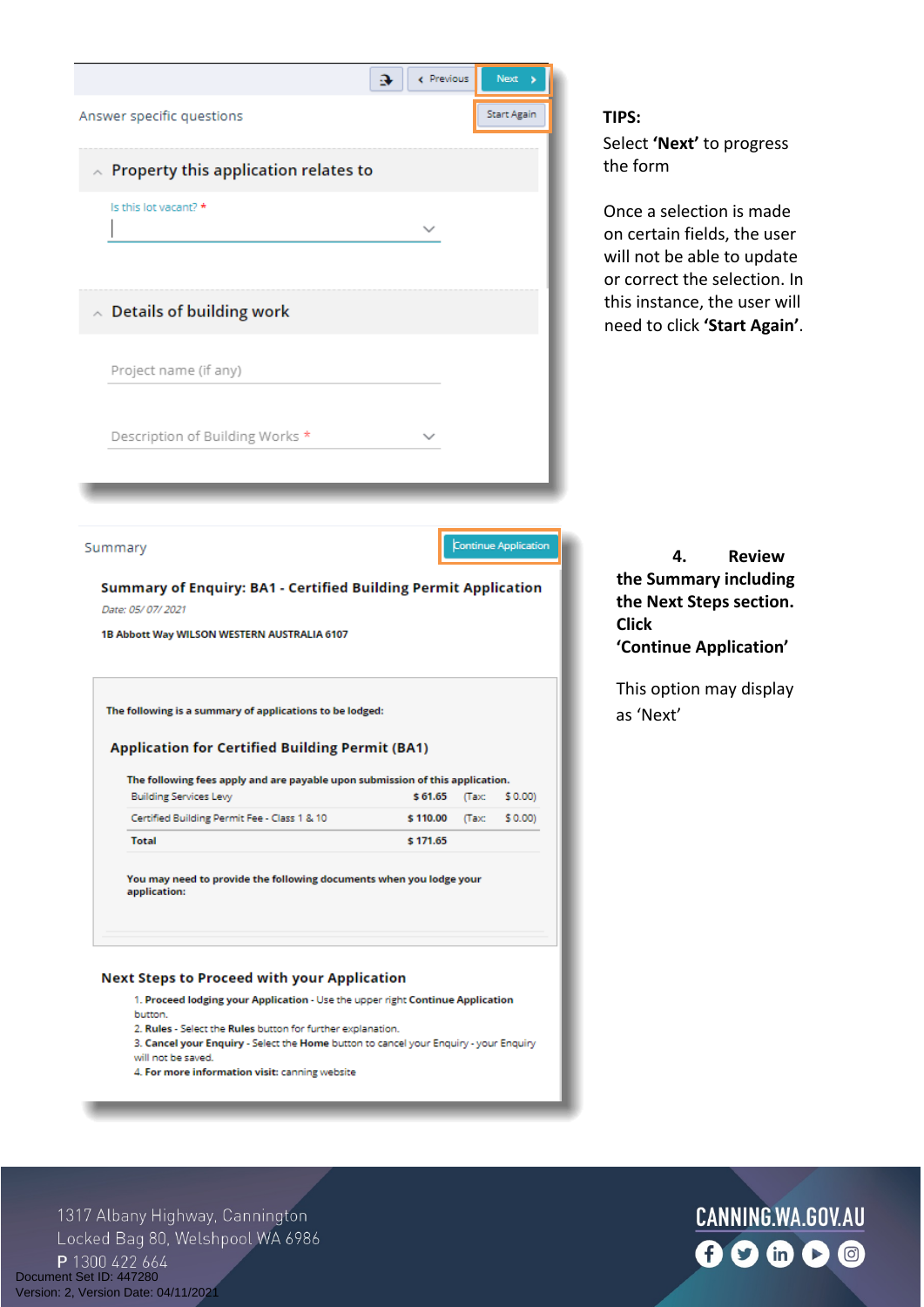### **5. Review the Terms and Conditions (as required)**

On acceptance of the terms and conditions the Application Lodgement screen will appear

| ₩<br>Enterprise search                                                                                             | <b>Application Lodgement</b>                                                                                                                | Kristy Workman         |
|--------------------------------------------------------------------------------------------------------------------|---------------------------------------------------------------------------------------------------------------------------------------------|------------------------|
| $\mathbf{a}$                                                                                                       |                                                                                                                                             |                        |
| <b>Reference: BA1 - Certified Building Permit Application</b><br>782611   Abbott Way WILSON WESTERN AUSTRALIA 6107 |                                                                                                                                             |                        |
| 喇<br>Details                                                                                                       | Summary                                                                                                                                     |                        |
|                                                                                                                    | 5 records.                                                                                                                                  |                        |
| <b>Applications</b><br>1 application to lodge                                                                      | Attachments: Certificate of Design Compliance (CDC) - BA3 is required<br>Application for Certified Building Permit (BA1)   Default category | <b>REQUIRED</b><br>Go  |
| <b>Applicants</b><br>1 applicant                                                                                   | Attachments: Architectual Drawings is required<br>Application for Certified Building Permit (BA1)   Default category                        | <b>REQUIRED</b><br>Go. |
| <b>Other People</b><br>0 added                                                                                     | Mandatory details questions have been answered<br>Application for Certified Building Permit (BA1)   Default category                        | <b>COMPLETED</b>       |
| <b>Example Fees</b><br>1 item                                                                                      | Applicant:<br>Application for Certified Building Permit (BA1)   Default category                                                            | <b>COMPLETED</b>       |
| Attachments                                                                                                        | Debtor account:<br>Application for Certified Building Permit (BA1)   Default category                                                       | <b>COMPLETED</b>       |
| Summary<br>2 Actions Required<br>3 Actions Completed                                                               |                                                                                                                                             |                        |

#### **TIP:**

The **Summary** tab will indicate the actions required before lodgement can be performed. Select **'Next'** to progress the form. Select '**Go'** to navigate to the relevant tab to attach documents or provide further detail.

If you leave the application process, you will be able to return and submit later via '**My Pending Applications'**



1317 Albany Highway, Cannington Locked Bag 80, Welshpool WA 6986 P 1300 422 664 Document Set ID: 447280<br>Version: 2, Version Date: 04/11/2021